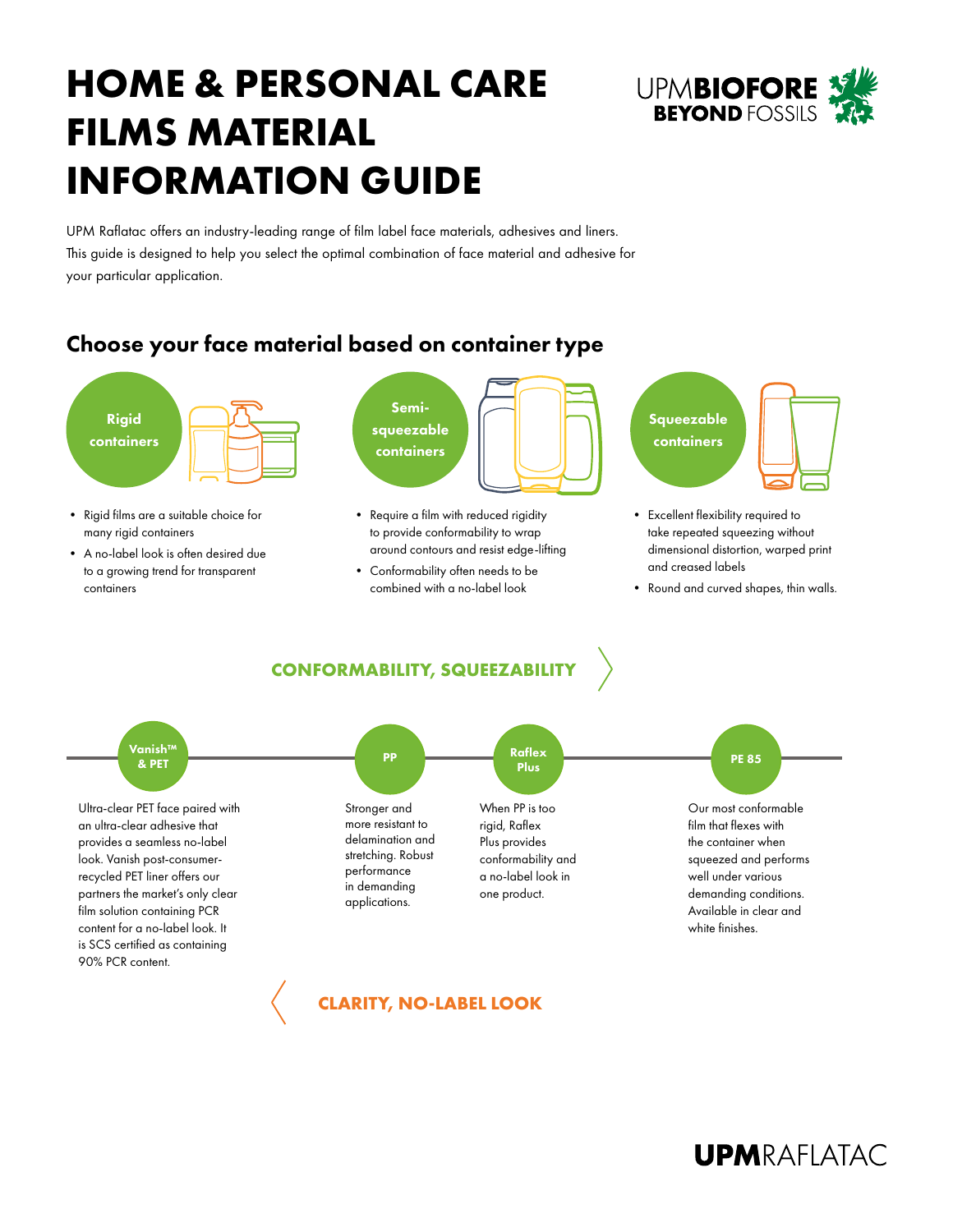

## Material and adhesive combinations for an optimized no-label look

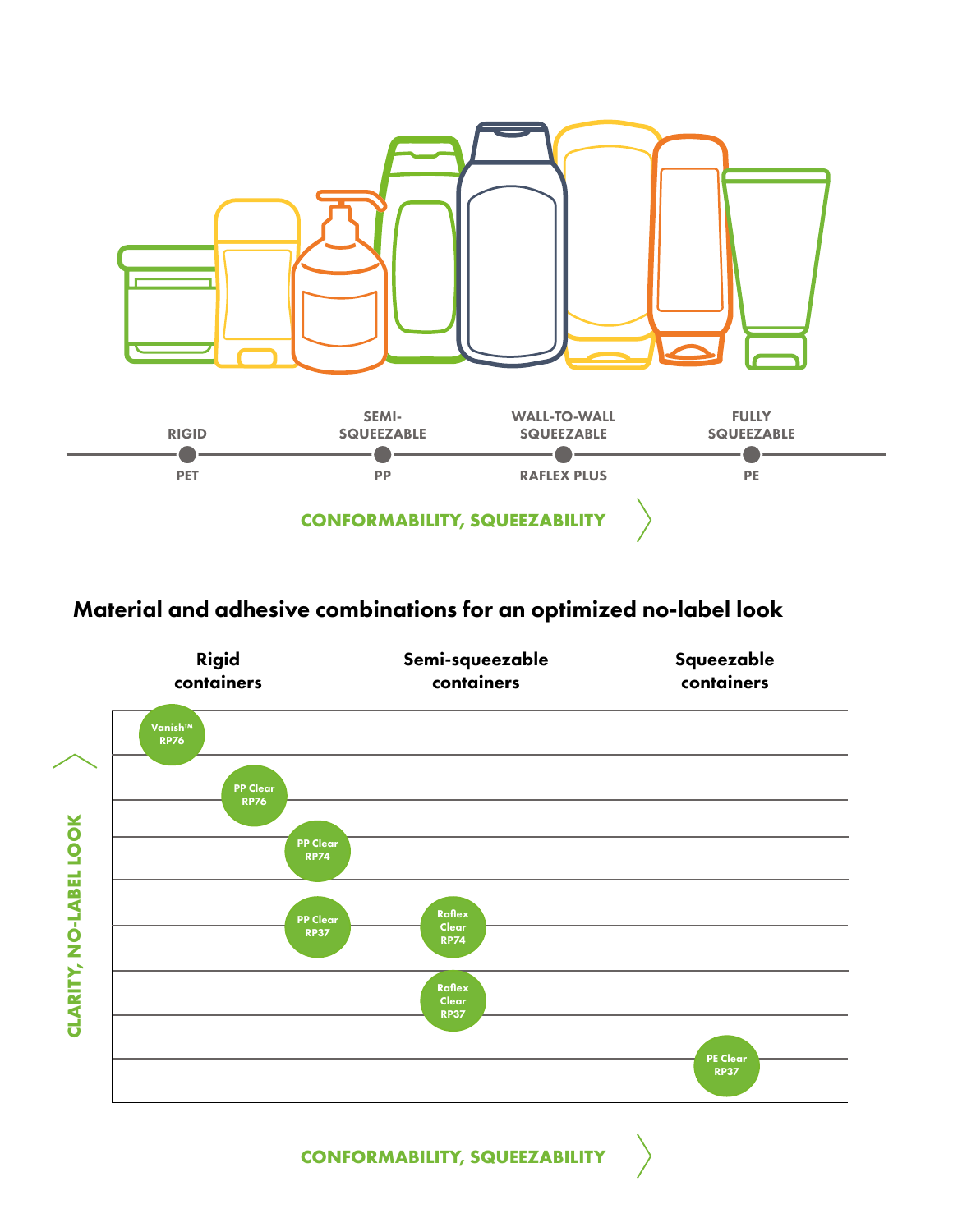# **STANDARD FILMS ADHESIVES OPTIONS**

#### RP37

An emulsion acrylic clear permanent adhesive is ideal for standard home and personal care end-uses when higher initial tack is required. RP37 offers excellent wet-out properties, clarity and UV stability. It is UPM Raflatac's top-selling general purpose film adhesive. However, RP37 is not recommended on clear face materials where warm water resistance is required, on damp surfaces, or on thin films.

### RP76

RP76, a water-resistant permanent adhesive, is the right choice for those demanding, no-label look applications when the substrate will be exposed to moisture, such as PET and glass containers in the home and personal care market. Designed for thin film applications, RP76 offers excellent wet stick and passes the 72-hour ice chest test. Characterized by excellent wet-out properties and high optical clarity while adhering to a variety of substrates, RP76 also performs well on smooth PET bottles without complex curves. RP76 is not recommended for textured surfaces. Additionally, when applied to wet surfaces, some blush will be seen but will fade in intensity over time.

#### RP74

RP74 is a clear permanent adhesive designed specifically for thin film face materials in home and personal care end-uses. It offers good open time on HDPE substrates, very good water resistance after application (24-72 hour dwell time) and good mandrel hold. RP74 is not recommended for damp surfaces with clear film face materials. Instead, RP76 is recommended. However, it is acceptable with white film face stocks.

#### RW85C PET WASH-OFF

Our wash-off adhesive, RW85C, is an emulsion acrylic permanent adhesive designed specifically for applications where labels applied to PET containers can be washed off cleanly to allow the PET container to be recycled. When paired with certain film face materials, the Association of Plastic Recyclers (APR) has recently recognized RW85C as meeting or exceeding the APR Pressure Sensitive Adhesive Label for PET Bottles Critical Guidance Document requirements.

## **STANDARD LINER OPTIONS**

### POLYESTER (PET) LINERS

Made from clear polyester films that have been modified to allow good silicone coating. The most common thickness today is a 1.2 mil, but thicknesses can range from 0.75 to 1.5 mil in label applications. PET liners have several advantages to paper - higher tear, more consistent caliper, and high density/less compressability than any paper liner. They also provide a smoother surface for a very clear-on-clear label look.

### SUPER CALENDERED KRAFT (SCK) & GLASSINE LINERS

Highly densified paper liners that have been super calendered. Glassine sheets tend to be more densified and translucent than SCK. They are typically used in roll-to-roll label applications and are good for low to moderate application speeds. They are an excellent surface for die cutting labels. These liners are typically bleached kraft (white) but can be tinted.